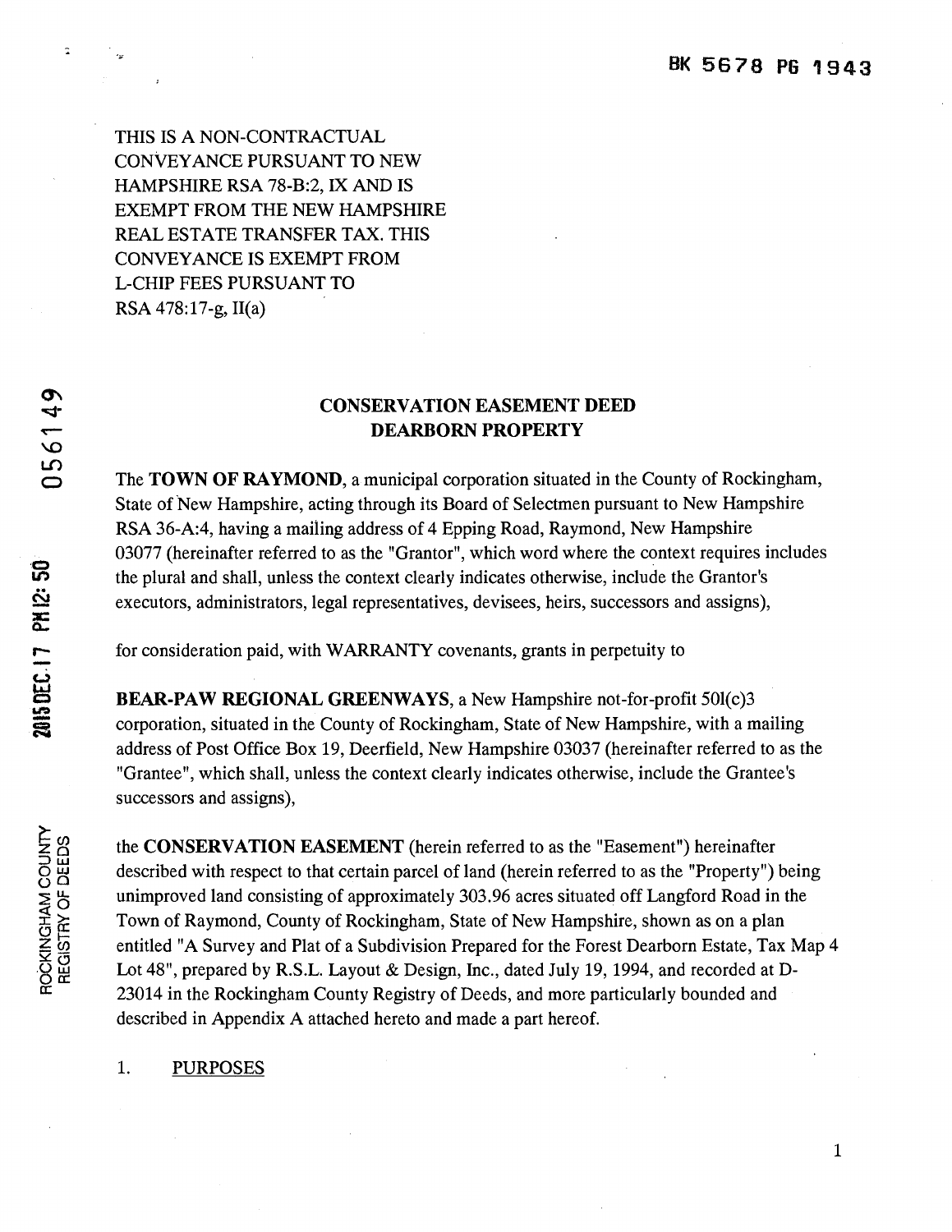The Easement hereby granted is pursuant to NH RSA 477:45-47, exclusively for the following conservation purposes (herein referred to as the "Purposes") for the public benefit:

 $\hat{\mathbf{r}}$ 

 $\sim 10^{-1}$  .  $\sim$ 

A. The enhancement and enlargement of protected land that is near by the Property, said other land including Riverside Park and the Rockingham Recreational Rail Trail;

B. The conservation and protection of open spaces, particularly the conservation of the productive forestland of which the Property consists and of the wildlife habitat thereon and the long-term protection of the Property's capacity, if any, to produce economically valuable forestry products;

C. The preservation of the quality of groundwater and surface water resources on and under the Property and the provision of public drinking water; and

D. The preservation of the Property for the low-impact, non-commercial, outdoor educational or recreational use of the general public for such activities as hiking, wildlife observation, cross-country skiing, snowmobiling (subject to at least six inches of snow on the ground), fishing and hunting.

The above Purposes are consistent with the dearly delineated open space conservation goals and/or objectives as stated in the 2009 Master Plan of the Town of Raymond:

- Land Use Objective  $1.1 -$  "Preserve natural features that contribute to Raymond's character and quality of life such as lakes, rivers, ponds, streams, wetlands, woodlands, wildlife habitats, scenic views, and open spaces."
- Natural Resources Goal  $1$  "Protect the community's groundwater/drinking water supplies for existing and future generations."
- Natural Resources Goal 2 "Provide for preservation and connectivity of open spaces.";
- Natural Resources Objective  $2.1 -$  "Preserve and protect priority open spaces and forest lands for wildlife as well as recreational activities in designated conservation areas, such as Flint Hill, the Dearborn property and the Cassier Town Forest."; and
- Natural Resources Goal 3 "Preserve Raymond's forests, farmlands, and prime agricultural soils."

and with New Hampshire RSA Chapter 79-A, which states:

It is hereby declared to be in the public interest to encourage the preservation of open space, thus providing a healthful and attractive outdoor environment for work and recreation of the state's citizens, maintaining the character of the state's landscape, and conserving the land, water, forest, agricultural and wildlife resources.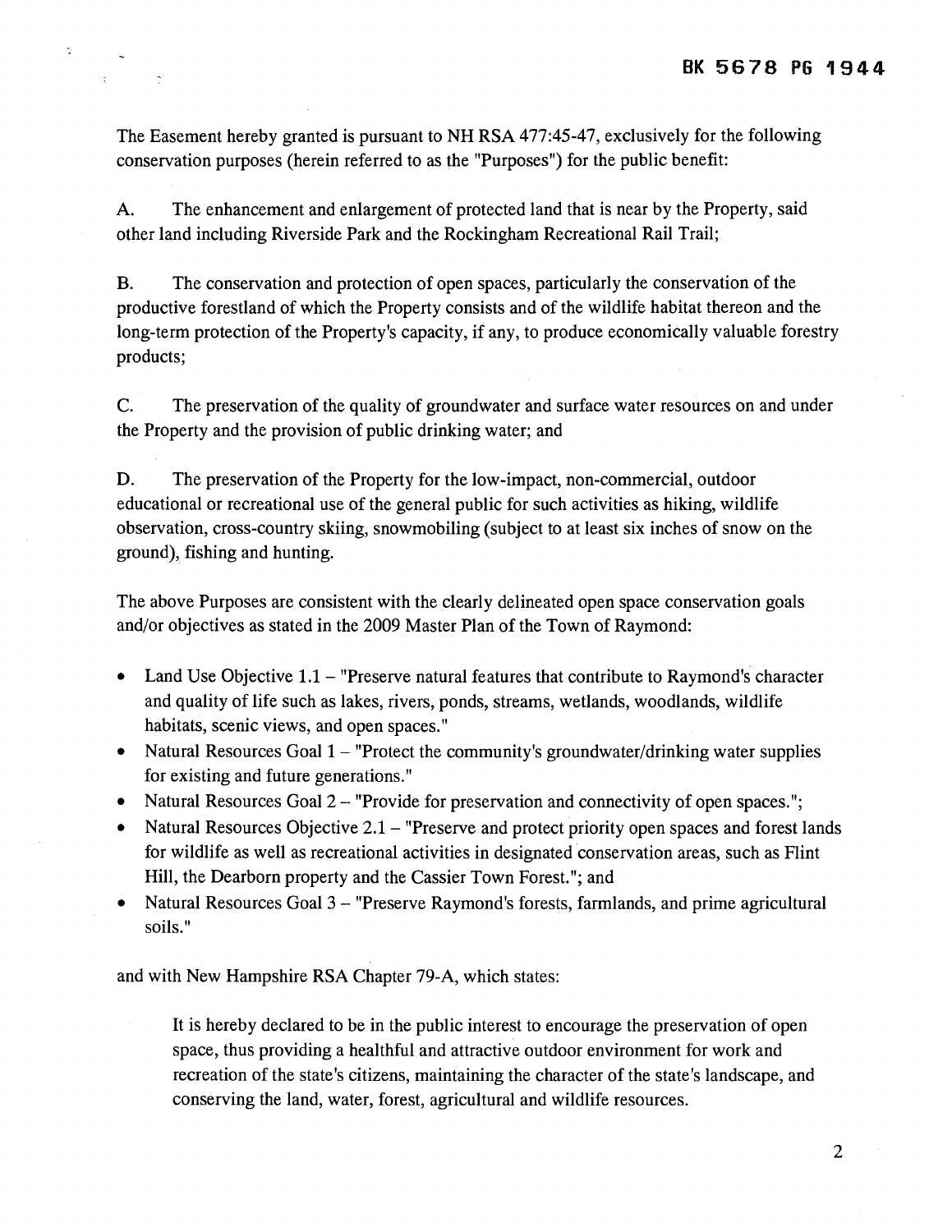These purposes and the characteristics of the Property are also consistent with the conservation goals of the Grantee, including:

- The protection of conservation land within large contiguous blocks of unfragmented lands in southeastern New Hampshire;
- The protection of surface waters, groundwater and wetlands; and
- The protection of habitat for native plant and animal species.

 $\ddot{\phantom{1}}$ 

 $\hat{\mathbb{I}}$ 

 $\mathcal{L}^{\text{max}}_{\text{max}}$  , where  $\mathcal{L}^{\text{max}}_{\text{max}}$ 

All of these Purposes are consistent and in accordance with the U.S. Internal Revenue Code, Section 170(h).

The Grantor's fee interest in the Property is being retained and the Grantor shall retain all property rights, except as expressly provided below. The Easement hereby granted with respect to the Property is as follows:

2. USE LIMITATIONS (Subject to the Reserved Rights specified in Section 3, below.)

A. The Property shall be maintained in perpetuity as open space without there being conducted thereon any industrial or commercial activities, except agriculture and forestry, including timber harvesting, as described below, and provided that the capacity of the Property to produce forest and/or agricultural crops shall not be degraded by on-site activities.

i. For the purposes hereof, "agriculture" shall include orchard, animal husbandry, floricultural, and horticultural activities; the production of plant and animal products for domestic or commercial purposes; and the cutting and sale of products produced on the Property of the Grantor (such as pick-your-own fruits and vegetables and maple syrup), including the sale of products which are produced locally (such as fruits, vegetables, maple syrup and small craft items), provided that all the products produced on the Premises make up at least that percentage of the product sales in dollar volume established by New Hampshire RSA 21:34-a, as may be amended from time to time, to qualify "farm roadside stands" as agricultural and not commercial operations, all as not detrimental to the purposes of this Easement.

ii. Agriculture shall be performed, to the extent reasonably practicable, in accordance with a coordinated management plan for the sites and soils of the property. Agricultural management activities shall be in accordance with the then-current scientifically based practices recommended by the UNH Cooperative Extension, U.S.D.A. Natural Resources Conservation Service, or any other government or private, nonprofit natural resource conservation and management agencies then active. Such management activities shall not be detrimental to the purposes of this easement, nor materially impair the scenic quality of the property.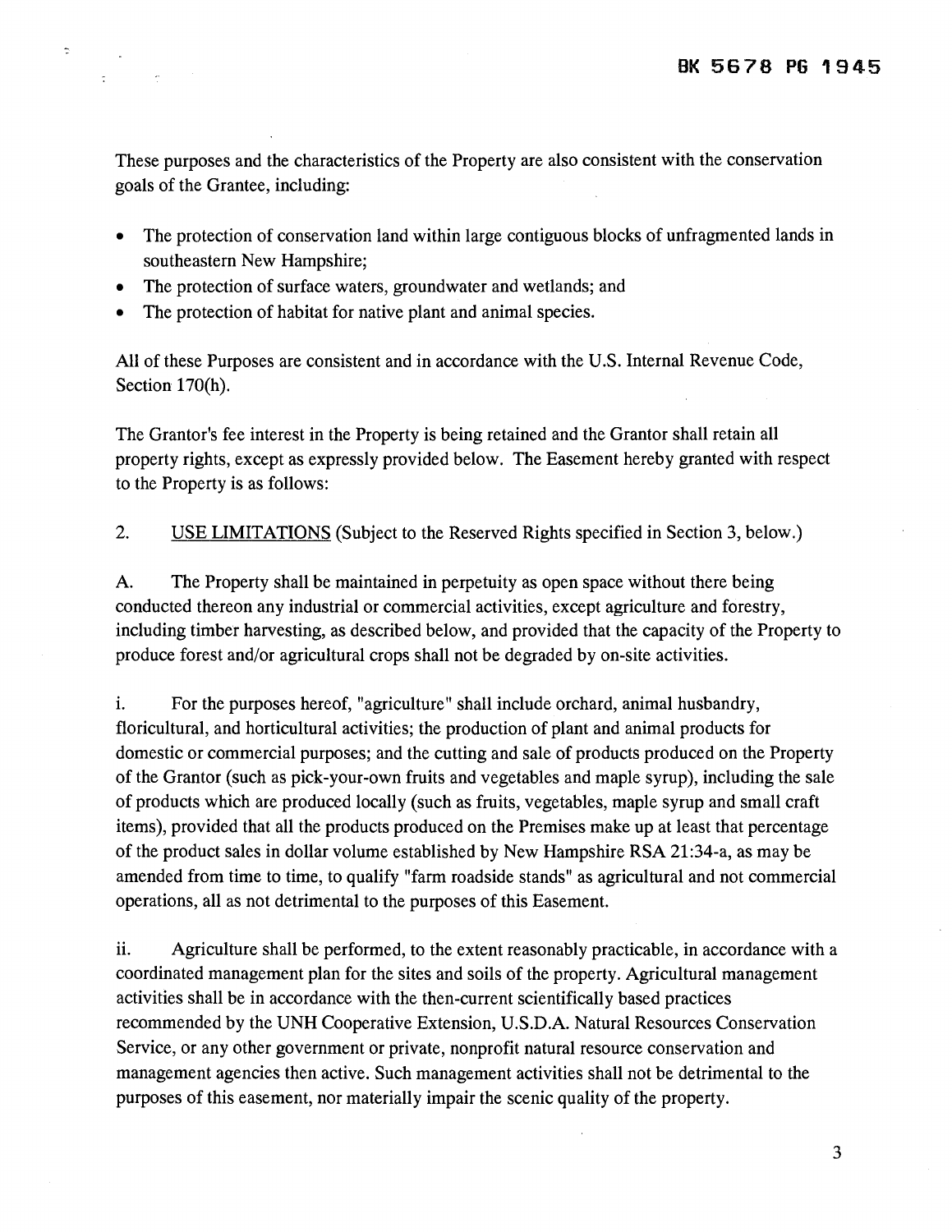iii. For the purposes hereof, "forestry" shall include the planting, growing, cutting and sale of forest trees of any size capable of producing timber or other forest products; the production and sale of products produced on the property including Christmas trees and maple syrup; those forest practices employed primarily to enhance or protect wildlife habitat; and the construction of roads or other access ways for the purposes of removing forest products from the Property and for improving non-commercial recreational opportunities.

iv. Forestry on the Property shall be performed, to the extent reasonably practicable, in accordance with the following goals:

• Maintenance of soil productivity;

 $\sim 10^{11}$ 

- Protection of water quality, wetlands and riparian areas;
- Maintenance or enhancement of wildlife habitat;
- Maintenance or enhancement of the overall quality of forest products;
- Maintenance or enhancement of scenic quality;
- Protection of unique or fragile natural areas;
- Protection of unique historic or cultural features; and
- Conservation of native plant and animal species, and natural communities.

v. Forestry on the Property shall be performed in accordance with a written forest management plan ("Management Plan") prepared by a forester licensed by the State of New Hampshire and approved by the Grantee. Should such licensed professionals not exist, said plan may be prepared by another similarly qualified person, said person approved in advance and in writing by the Grantee. The plan shall include a statement of landowner's objectives and specifically address the long-term protection of those values for which this Easement is granted, as described in Section 1, above. Said plan shall have been prepared not more than ten (10) years prior to the date that any harvesting is expected to commence, or shall have been reviewed and updated as required by said forester at least thirty (30) days prior to said date.

vi. At least thirty (30) days prior to the commencement of timber harvesting activities, the Grantor shall submit a written certification to the Grantee, signed by a licensed professional forester or other qualified person, said other person to be approved in advance and in writing by the Grantee, that such plan has been prepared in compliance with the terms of this Easement. The Grantee may request the Grantor to submit the plan itself to the Grantee for the Grantee's approval within ten (10) days of such request, but acknowledges that the plan's purpose is to guide forestry activities in compliance with this Easement, and that the actual activities on the Property will determine compliance therewith.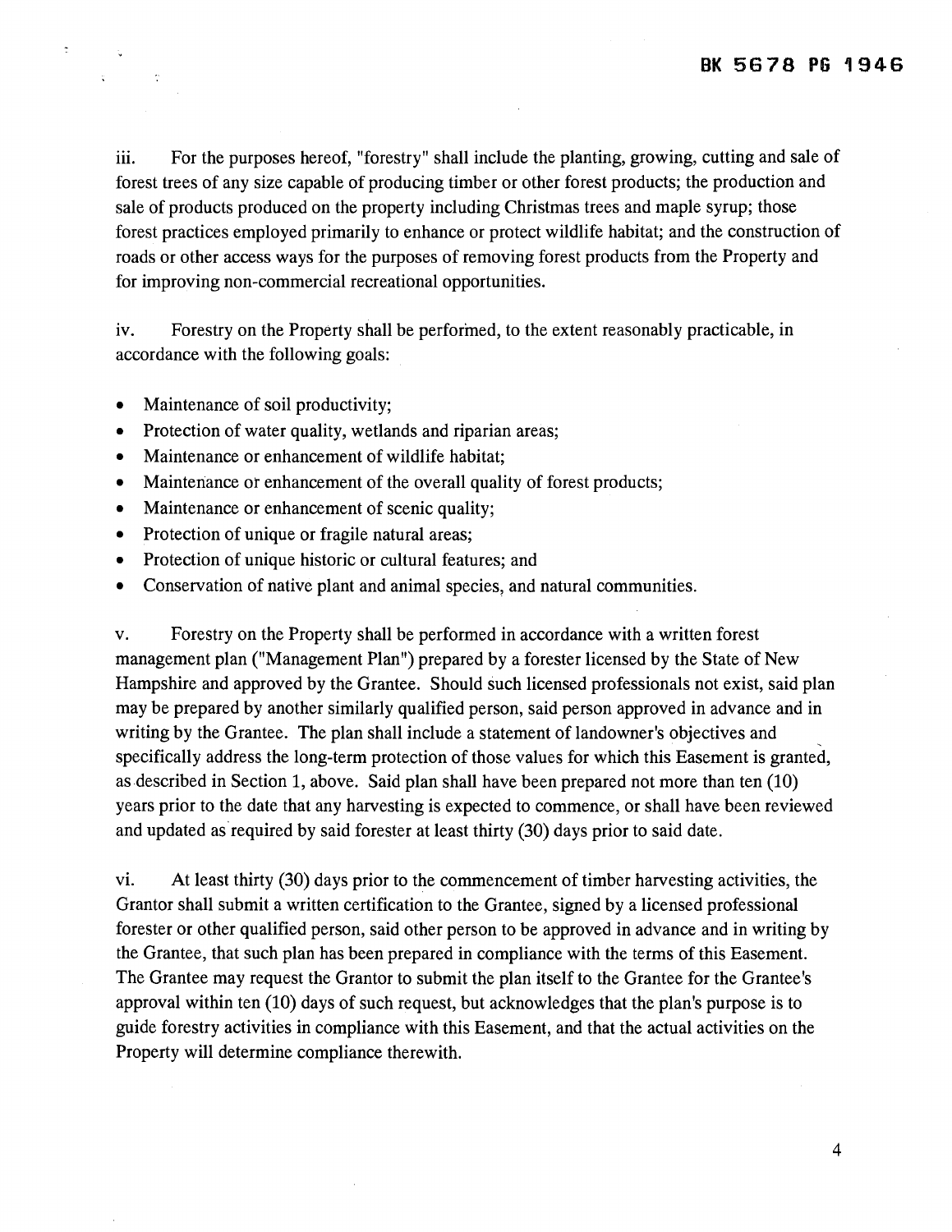vii. The Management Plan shall include a statement of landowner objectives, and shall specifically address:

- The long-term protection of those Purposes and values for which this Easement is granted, as described in Section 1 above; and
- The goals in Section 2.A.iv. above.

ċ.

 $\sim 10$ 

viii. Forestry shall be supervised by a licensed professional forester or other qualified person approved in advance and in writing by the Grantee.

ix. Forestry shall be carried out in accordance with all applicable local, state and federal laws and regulations, and, to the extent reasonably practicable, in accordance with the then current, generally accepted best management practices for the sites, soils and terrain of the Property. (For references, see Best Management Practices for Erosion Control on Timber Harvesting Operations in New Hampshire (J.B. Cullen, 1996), Good Forestry in the Granite State: Recommended Voluntary Forest Management Practices for New Hampshire (New Hampshire Forest Sustainability and Standards Work Team, 1997) or similar successor publications.)

x. No management activity shall be undertaken in a manner that is detrimental to the Purposes of this Easement.

B. The Property shall not be subdivided. The Grantor further covenants and agrees not to undertake any action that would have the effect of subdividing or conveying any part of the Property.

C. No structure or improvement, including, but not limited to, a dwelling (permanent, seasonal or temporary), any portion of a septic system, tennis court, swimming pool, dock, aircraft landing strip, telecommunications and/or wireless communications facility, tower, windmill, or mobile home, shall be constructed, placed or introduced onto the Property. However, ancillary structures and improvements, including, but not limited to, a road, dam, fence, bridge, culvert, or shed may be constructed, placed or introduced onto the Property only as necessary in the accomplishment of the agricultural, forestry, conservation, habitat management, or non-commercial outdoor recreational uses of the Property and, for forestry uses, consistent with the management plans required in Section 2.A, above, and provided that they are not detrimental to the Purposes of this Easement. No ancillary structure or improvement not detailed in the forest management plan may be constructed, placed or introduced onto the Property without the prior review by and written approval of the Grantee.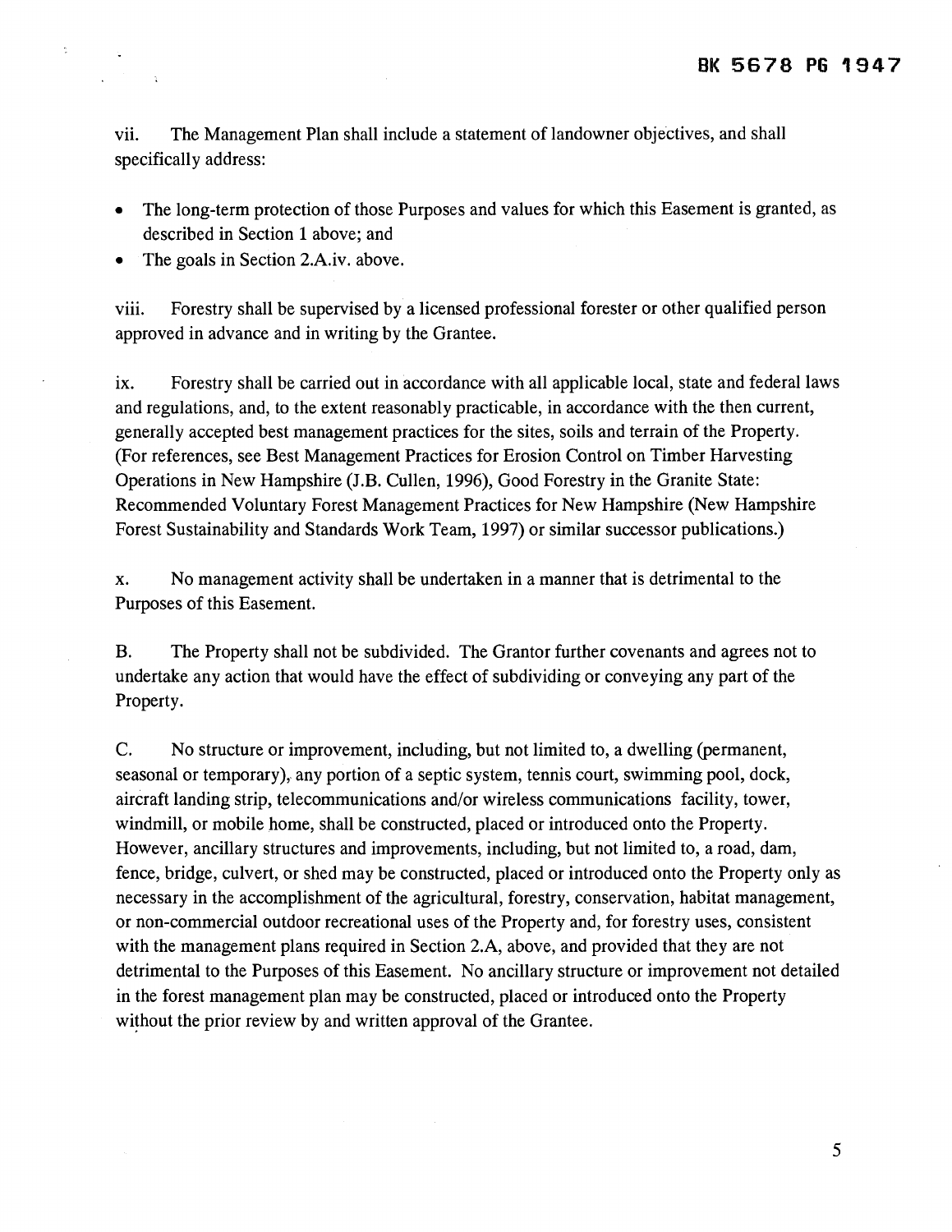D. No removal, filling or other disturbances of soil surface, nor any changes in topography, surface or subsurface water systems, wetlands, or natural habitat shall be allowed unless such activities:

i. Are commonly necessary in the accomplishment of the agricultural, forestry, conservation, habitat management, or non-commercial outdoor recreational uses of the Property, and for forestry uses, consistent with the forest management plan required in Section 2.A.v, above;

ii. Do not harm state or federally recognized rare, threatened or endangered species, such determination of harm to be based upon information from the New Hampshire Natural Heritage Bureau or the agency then recognized by the State of New Hampshire as having responsibility for identification and/or conservation of such species; and

iii. Are not detrimental to the Purposes of this Easement.

Prior to commencement of any such activities, all necessary federal, state, local, and other governmental permits and approvals shall be secured.

E. No outdoor advertising structures such as signs and billboards shall be displayed on the Property except as desirable or necessary in the accomplishment of the agricultural, forestry, conservation, or non-commercial outdoor recreational uses of the Property, and provided such signs are not detrimental to the Purposes of this Easement.

F. There shall be no mining, quarrying, excavation, or removal of rocks, minerals, gravel, sand, topsoil, water, or other similar materials from the Property, except in connection with any improvements made pursuant to the provisions of Sections 2.A, C, D, or E, above or Section 3, below, except the removal of water for public use as permitted in Section 3.D.

G. There shall be no dumping, injection, burning, or burial of manmade materials or materials then known to be environmentally hazardous.

H. Except those of record, and as otherwise allowed within this Easement, there shall be no rights of way, easements of ingress or egress, driveways or roads constructed, developed or maintained into, on, over, under, or across the Property without the prior written approval of the Grantee.

I. There shall be no posting to prohibit the public from accessing and using the forested portions of the Property, through the auspices of the Grantee, for traditional, non-motorized, noncommercial, non-intensive outdoor educational or recreational purposes. Notwithstanding the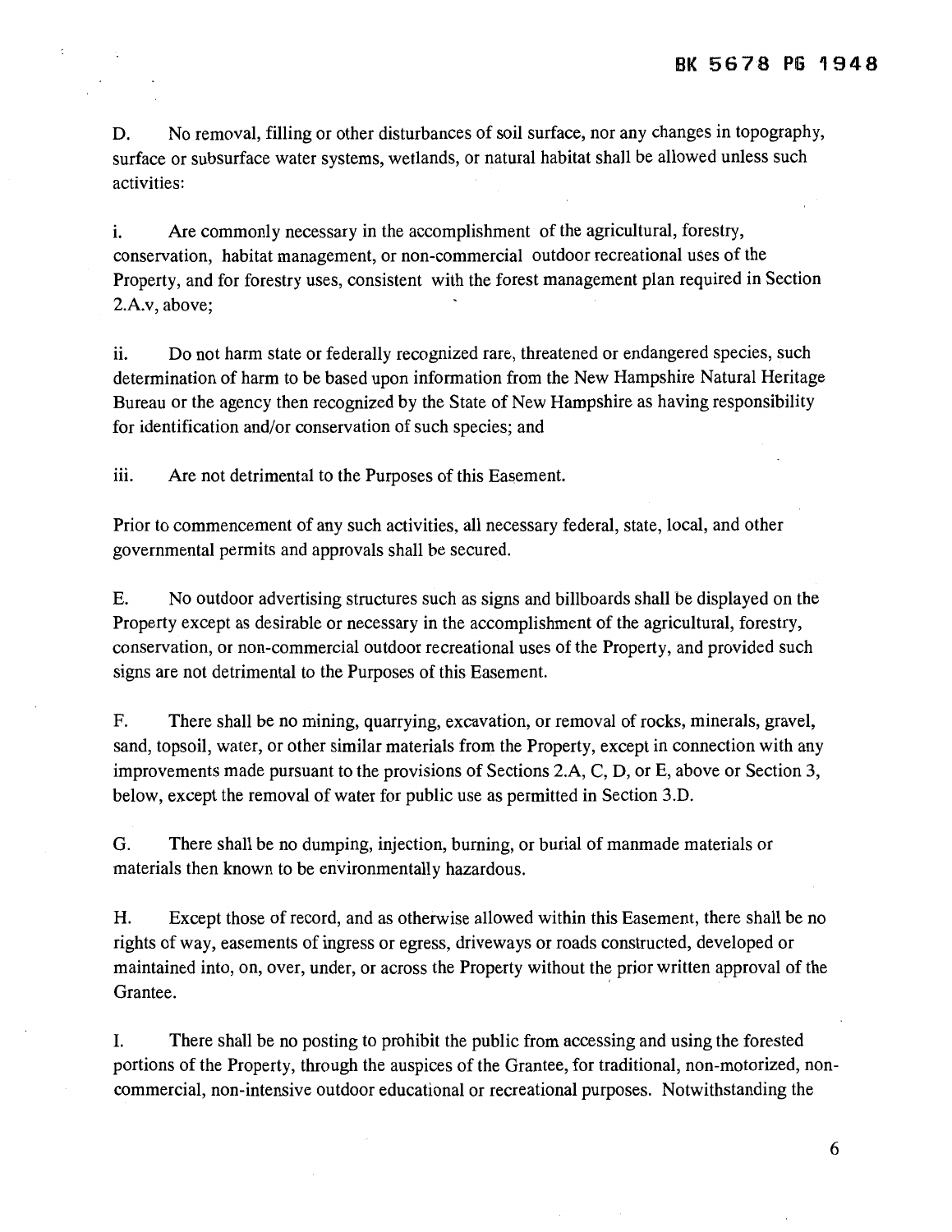foregoing, the Grantor and the Grantee may mutually agree in writing to restrict access to and use of all or part of the Property to the extent and for the duration necessary to assure safety, to permit necessary maintenance, or to preserve important scenic, ecological or other conservation values of the Property.

#### 3. RESERVED RIGHTS

A. The Grantor reserves the right to make, construct, maintain, repair, replace and relocate, at the Grantor's sole expense, one (1) parking area with a combined surface area up to 5,000 square feet in size within 500 feet of existing road frontage on Jama Drive. The parking areas shall consist of a gravel or permeable surface and shall be constructed with the minimum disturbance necessary in accordance with all applicable local, state, federal, and other governmental laws and regulations.

B. The Grantor reserves the right to maintain that portion of the Property known as Jama Drive to provide access for public use; provided that its maintenance is not detrimental to the Purposes of this Easement.

The Grantor also reserves the right and agrees to withdraw from the terms of this Easement that portion of the property known as Jama Drive if it is classified as a "town road" at any time in the future, subject to the following terms and conditions:

i. The area identified as Jama Road shall be shown on a survey to be prepared and recorded at the Rockingham County Registry of Deeds, after the prior review by and written approval of the Grantee, which approval shall not be unreasonably withheld.

C. The Grantor reserves the right to construct and maintain a structure, in the vicinity of the parking area permitted in Section 3.A, intended to further the accomplishment of the non-commercial outdoor educational or recreational uses of the Property, provided that their construction and required maintenance are not detrimental to the Purposes of this Easement. Construction shall proceed only with the prior review by and written approval of the Grantee, which approval shall not be unreasonably withheld.

D. The Grantor shall have the right to use and manage the Property for any and all uses consistent with the Purposes and use limitations herein, including, but not limited to the right to clear, construct and maintain trails for walking, cross country skiing and other limited low impact, transitory, non-motorized, non-commercial outdoor educational or recreational activities and snowmobiling within and across the Property, provided said trails are consistent with and not detrimental to the Purposes of this Easement, conform to best practices recommended by the Appalachian Mountain Club or similar trail-maintaining organization (for reference, see *The*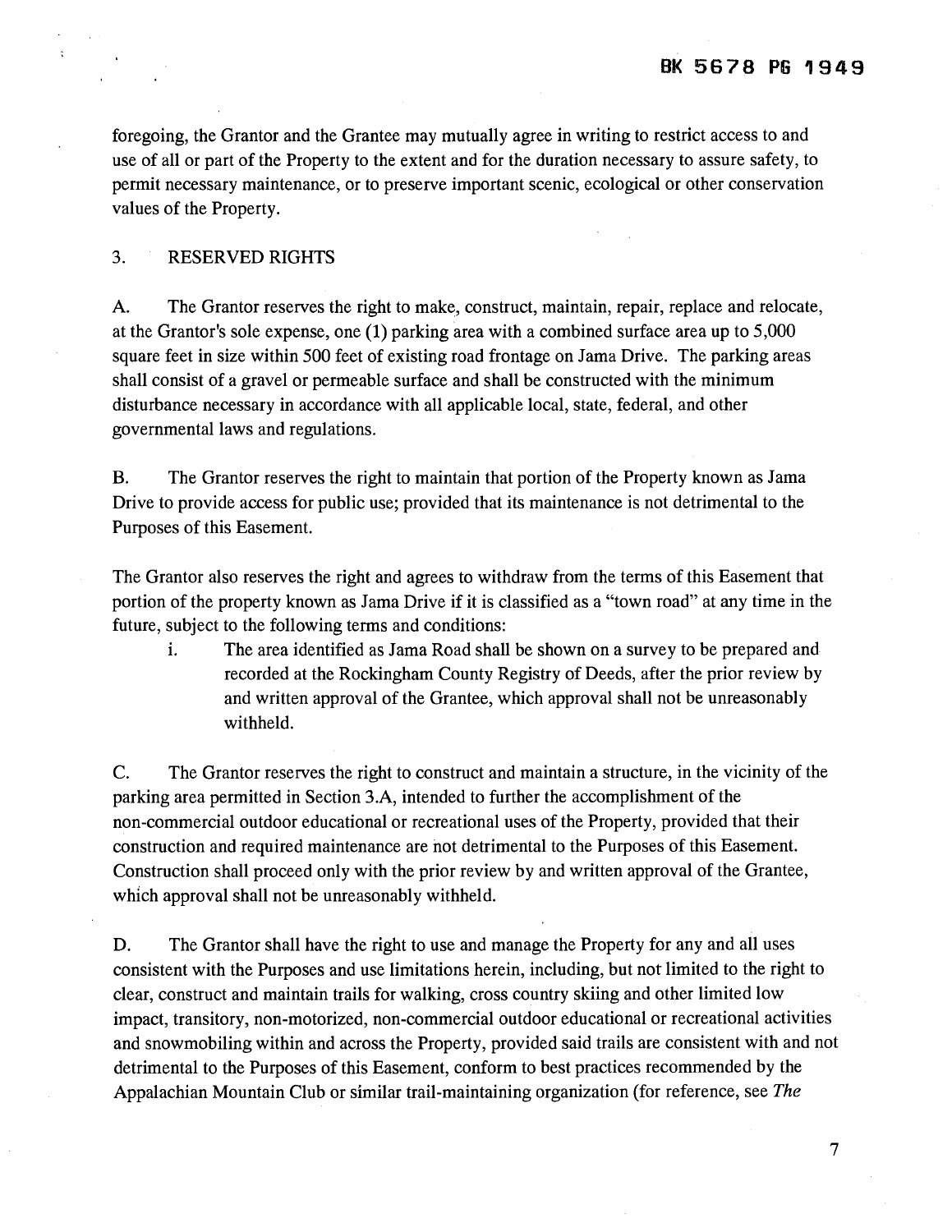*Complete Guide to Trail Building and Maintenance* [C. Demrow, D. Salisbury, Appalachian Mountain Club] or similar successor publication), and are constructed and maintained in accordance with a written management plan approved by the Grantee, which approval shall not be unreasonably withheld.

 $\hat{\cdot}$ 

E. The Grantor reserves the right to withdraw ground water and remove it from the Property for public use. All such water withdrawals shall be made in a manner that ensures that the easement goals are maintained and in accordance with all State and Federal water supply rules that are applicable at the time of development and in accordance with the conditions of the State permit-granted authorization. Prior to the commencement of any such activities, all necessary federal, state, local, and other governmental permits and approvals shall be secured.

For the purpose hereof, permitted activities, facilities, and improvements in conjunction with said withdrawal and/or removal shall consist of: 1) the installation, maintenance, monitoring, and replacement of temporary wells for exploratory and/or testing purposes; 2) long-term water production wells; 3) monitoring wells; 4) pumping stations; 5) pipelines, 6) drinking water filtration and treatment facilities, and ancillary improvements such as but not limited to gravel or permeable-surface roads, signs, and electric utilities. Said activities, facilities, and improvements may only occur if they are practically required to be located on the Property for the removal of the water. To the extent possible, said activities, facilities and improvements shall be located in such a manner to provide the minimum disturbance to one's view of the landscape. Other major facilities including, but not limited to, storage tanks, shipping facilities, and office and laboratory facilities for employees, shall not be located on the Property.

F. The Grantor reserves the right to construct, improve, and maintain the shoreline water frontage to provide access and beach rights for public use; provided that their construction and required maintenance are not detrimental to the Purposes of this Easement. Construction shall proceed only with the prior review by and written approval of the Grantee, which approval shall not be unreasonably withheld. Prior to the commencement of any such activities, all necessary federal, state, local, and other governmental permits and approvals shall be secured.

G. The Grantor reserves the right to have professionally conducted archaeological activities conducted on the Property, including without limitation, survey, excavation and artifact removal, following submission of an archaeological field investigation plan to, and its approval in writing by, the State Archaeologist of the New Hampshire Division of Historic Resources (or appropriate successor official), with written notice to the Grantee. Any such archaeological investigations shall be conducted by qualified individuals who meet the Secretary of Interior's Professional Qualification Standards for Archaeology, or subsequent standards. Any area disturbed by any such activities shall be restored to substantially its prior condition within nine (9) months after such activities cease.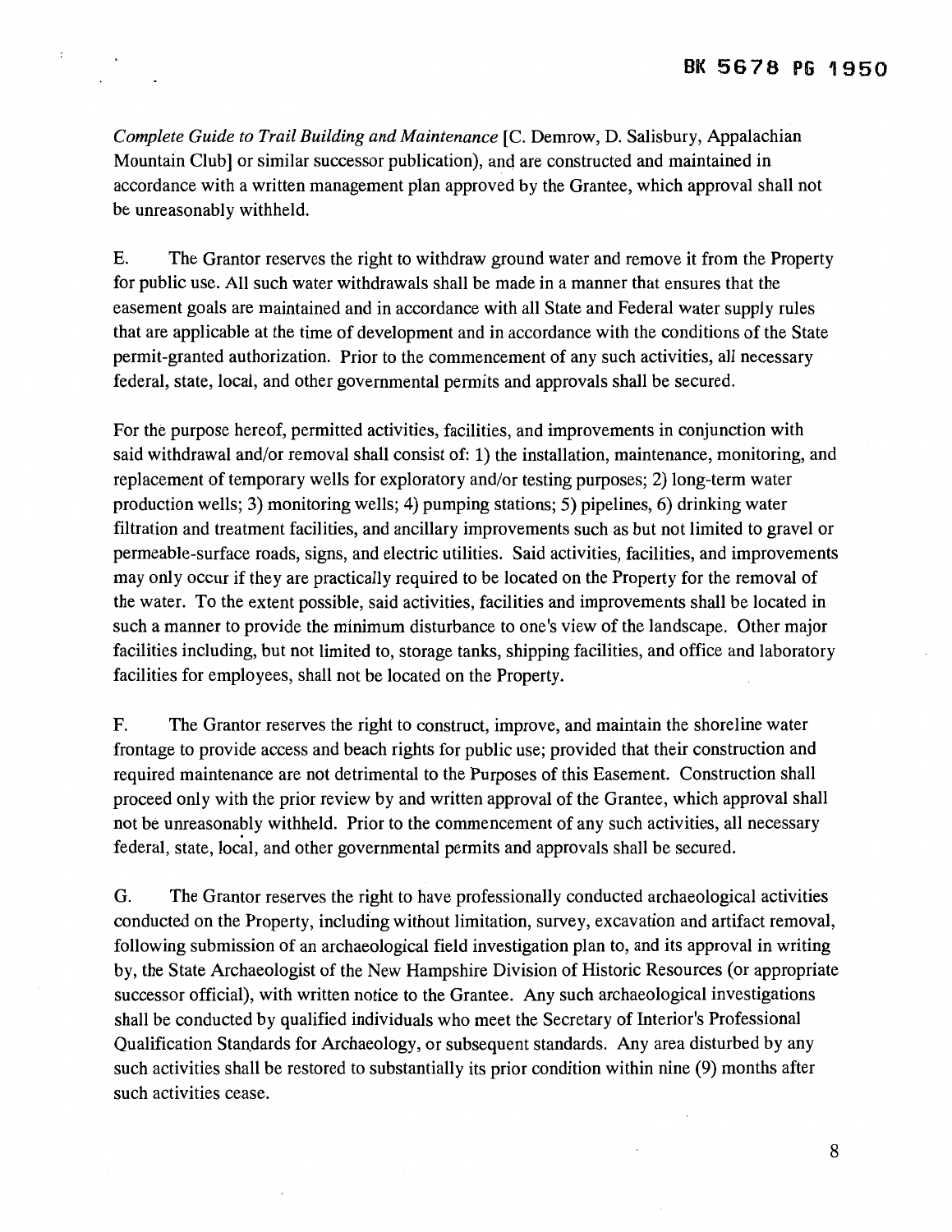H. The Grantor reserves the right to construct and maintain any necessary drainage improvements associated with the above-referenced parking area, water withdrawal facilities and improvements, and/or the adjacent portions of roads and trails on the Property, but only to the extent that there are physical constraints which require this for the proposed or actual uses.

I. Grantor reserves the right to utilize portions of the Property as part of any mitigation efforts required for approved development of other properties within the Town in accordance with all applicable Town requirements, together with all applicable state and federal regulations.

Any proposed plans to alter the Property, such as wetlands creation, shall be consistent with the Purposes of this Easement and must be approved by the Grantee and all applicable state and federal regulatory agencies in writing prior to the commencement of any such activities. The cost of any evaluation of the mitigation plan shall be borne by the applicant of the development benefiting from the mitigation effort.

J. These reserved rights may be exceptions to the use limitations set forth in Section 2. above.

K. The Grantor must notify the Grantee in writing at least thirty (30) days before any exercise of the aforesaid reserved rights.

4. NOTIFICATION OF TRANSFER, TAXES, MAINTENANCE

A. The Grantor agrees to notify the Grantee in writing no later than ten (10) days before the transfer of title to the Property.

B. The Grantee shall be under no obligation to maintain the Property or pay any taxes or assessments thereon.

5. BENEFITS, BURDENS AND ACCESS

 $\ddot{\cdot}$ 

A. The burden of the Easement conveyed hereby shall run with the Property and shall be enforceable against all future owners and tenants in perpetuity; the benefits of this Easement shall not be appurtenant to any particular parcel of land but shall be in gross and assignable or transferable to any qualified organization within the meaning of Section 170(h)(3) of said Code, which organization has among its purposes the conservation and preservation of land and water areas and agrees to and is capable of enforcing the conservation purposes of this Easement, subject to the approval of the Grantor, which approval shall not be unreasonably withheld. Any such assignee or transferee shall have like power of assignment or transfer.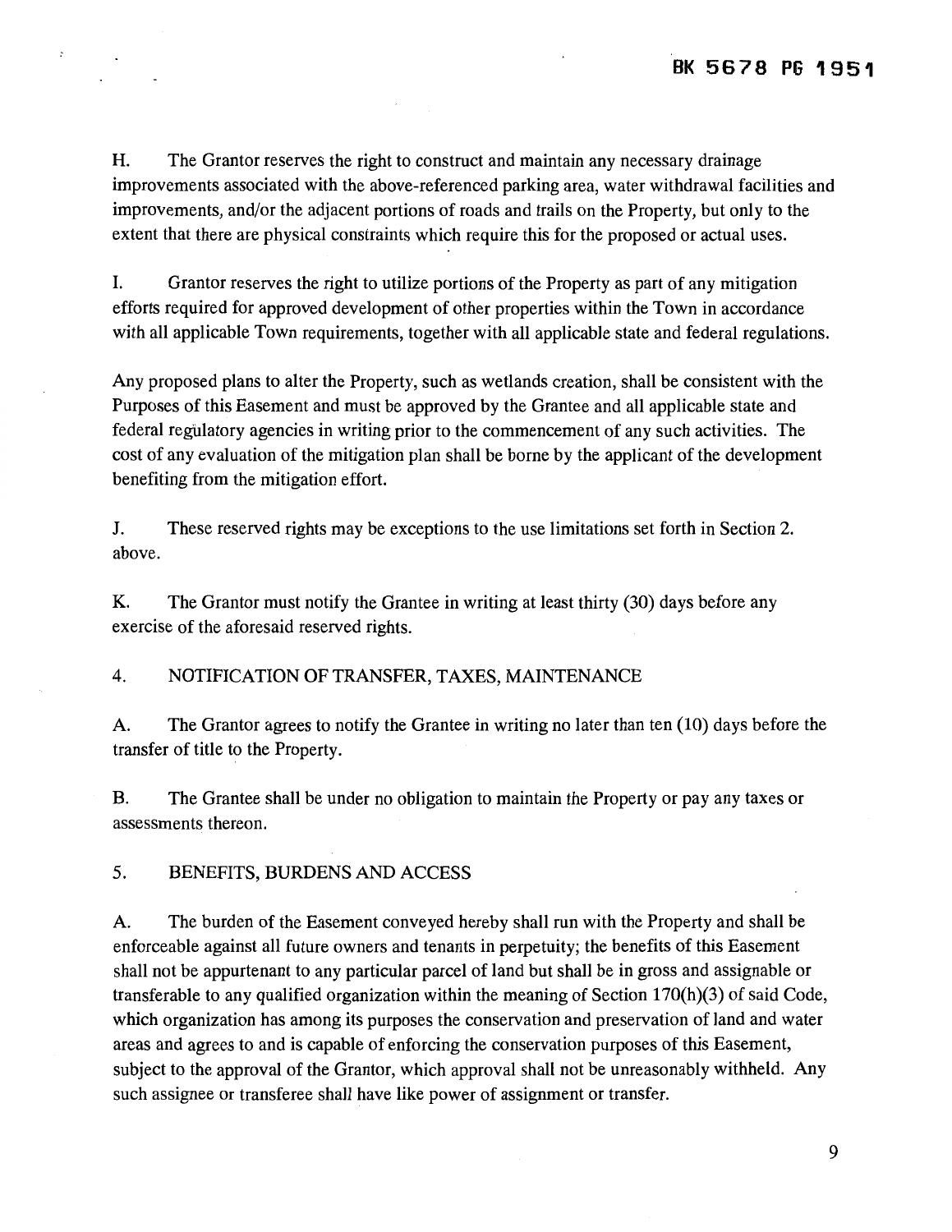B. The Grantee shall have reasonable access to the Property and all of its parts to determine compliance with and to enforce this Easement and exercise the rights conveyed hereby and fulfill the responsibilities and carry out the duties assumed by the acceptance of this Easement.

C. The Grantee has the right to install and maintain small unlighted signs visible from public vantage points and along boundary lines for the purpose of identifying the Grantee and informing the public and abutting property owners that the Property is under the protection of this Easement.

### 6. ALTERNATE DISPUTE RESOLUTION

A. The Grantor and the Grantee desire that issues arising from time to time concerning prospective uses or activities in light of the conservation purposes of this Easement will first be addressed through candid and open communication between the parties rather than unnecessarily formal or adversarial action. Therefore, the Grantor and the Grantee agree that if a party becomes concerned about the consistency of any proposed use or activity with the purposes of this Easement, wherever reasonably possible, the concerned party shall notify· the other party of the perceived or potential problem, and explore the possibility of reaching an agreeable resolution.

B. If informal dialog does not resolve the issue, and the Grantor agrees not to proceed with the proposed use or activity pending resolution of the on-going dispute, either party may refer the dispute to mediation by request made in writing to the other. Within ten (10) days of the receipt of such a request, the parties shall agree on a single impartial mediator who shall be an attorney licensed to practice law in the State of New Hampshire or an experienced land use or land conservation professional, both of whom must have experience with conservation easements and training in mediation. Each party shall pay its own attorneys' fees, and the costs of mediation shall be split equally between the parties.

C. If the dispute has not been resolved by mediation within sixty (60) days after delivery of the mediation request, or the parties are unable to agree on a mediator within thirty (30) days after delivery of the mediation request, then, upon the Grantor's continued agreement not to proceed with the disputed use or activity pending resolution, either party may refer the dispute to non-binding arbitration by request. made in writing and in accordance with New Hampshire RSA 542. Within thirty (30) days of receipt of such a request, the parties shall select a single impartial arbitrator to hear the matter. The arbitrator shall be an attorney licensed to practice law in the State of New Hampshire with experience in conservation easements and applicable training and experience as an arbitrator. Judgment upon the award rendered by the arbitrator may be enforced in any court of competent jurisdiction. The arbitrator shall be bound by and follow the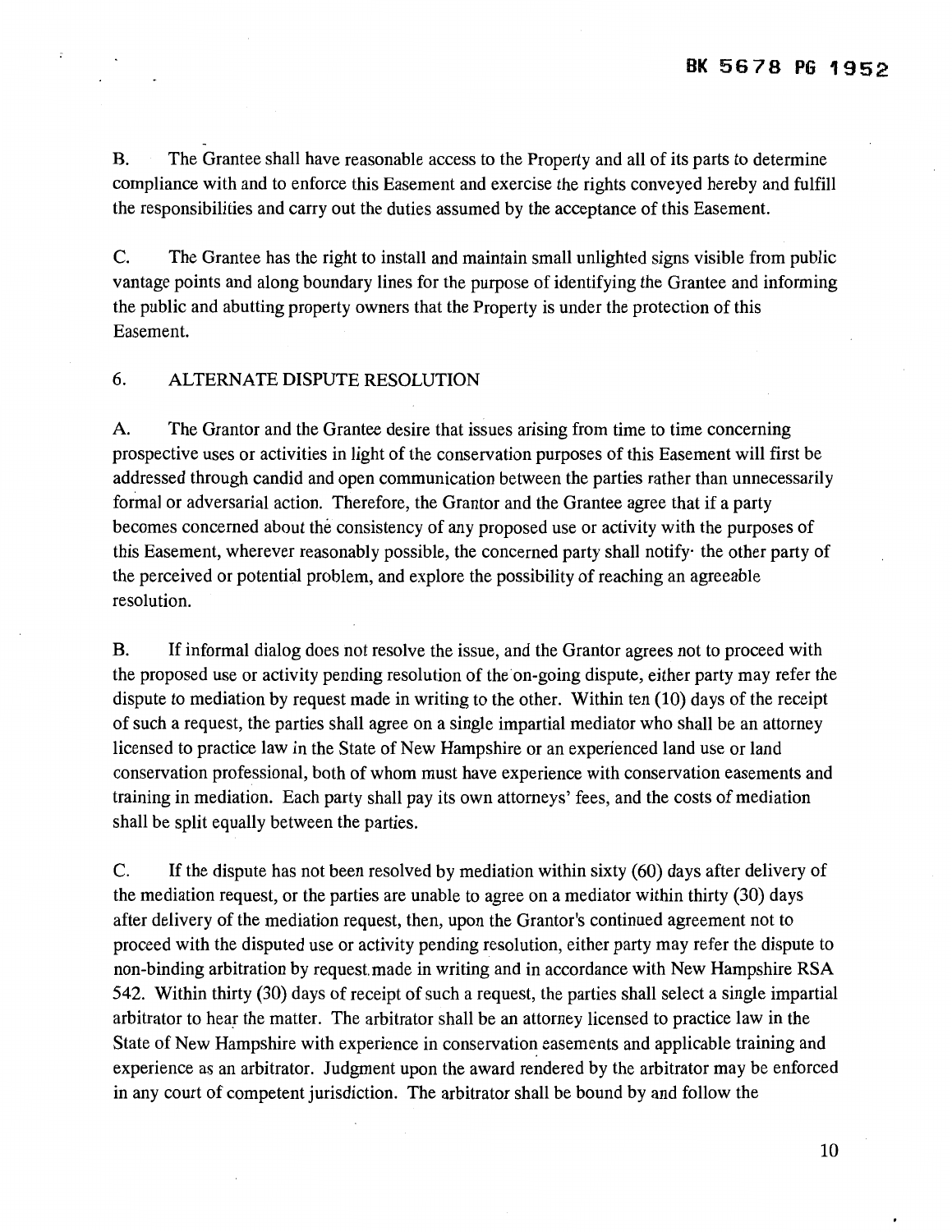substantive law of the State of New Hampshire and the applicable provisions of the US Internal Revenue Code. The arbitrator shall render a decision within thirty (30) days of the arbitration hearing.

D. If the parties do not agree to resolve the dispute by arbitration, or if the parties are unable to agree on the selection of an arbitrator, then either party may bring an action at law or in equity in any court of competent jurisdiction to enforce the terms of this Easement, to enjoin the violation by permanent injunction, to require the restoration of the Property to its condition prior to the breach, and to recover such damages as appropriate.

E. Notwithstanding the availability of mediation and arbitration to address disputes concerning the consistency of any proposed use or activity with the purposes of this Easement, if the Grantee believes that some action or inaction of the Grantor or a third party is causing irreparable harm or damage to the Property, the Grantee may seek a temporary restraining order, preliminary injunction or other form of equitable relief from any New Hampshire court of competent jurisdiction to cause the cessation of any such damage or harm pending resolution of any dispute in accordance with this Section 6.

# 7. BREACH OF EASEMENT- GRANTEE'S REMEDIES

 $\hat{z}$ 

A. If the Grantee determines that a breach of this Easement has occurred or is threatened, whether by a third party or the Grantor, the Grantee shall notify the Grantor in writing of such breach and demand corrective action to cure said breach, and, where the breach involves injury to the Property resulting from any use or activity inconsistent with the purposes of this Easement, to restore the portion of the Property so injured to its prior condition in accordance with a plan approved by the Grantee. Such notice shall be delivered in hand to the Town Manager and the Chair of the Conservation Commission or by certified mail, return receipt requested.

B. If the Grantor fails, within thirty (30) days after receipt of such notice or after otherwise learning of such breach or conduct, to undertake those actions, including restoration, which are reasonably calculated to cure swiftly said breach and to repair any damage to the Property caused thereby, or fails to continue diligently to cure such breach until finally cured, the Grantee shall undertake any actions that are reasonably necessary to repair any damage in the Grantor's name or to cure such breach, including an action at law or in equity in a court of competent jurisdiction to enforce the terms of this Easement, to enjoin the violation, ex parte as necessary, by temporary or permanent injunction, and to require the restoration of the Property to the condition that existed prior to any such injury.

C. The Grantee shall be entitled to recover damages from any person or entity directly or indirectly responsible for violation of the terms of this Easement or injury to any conservation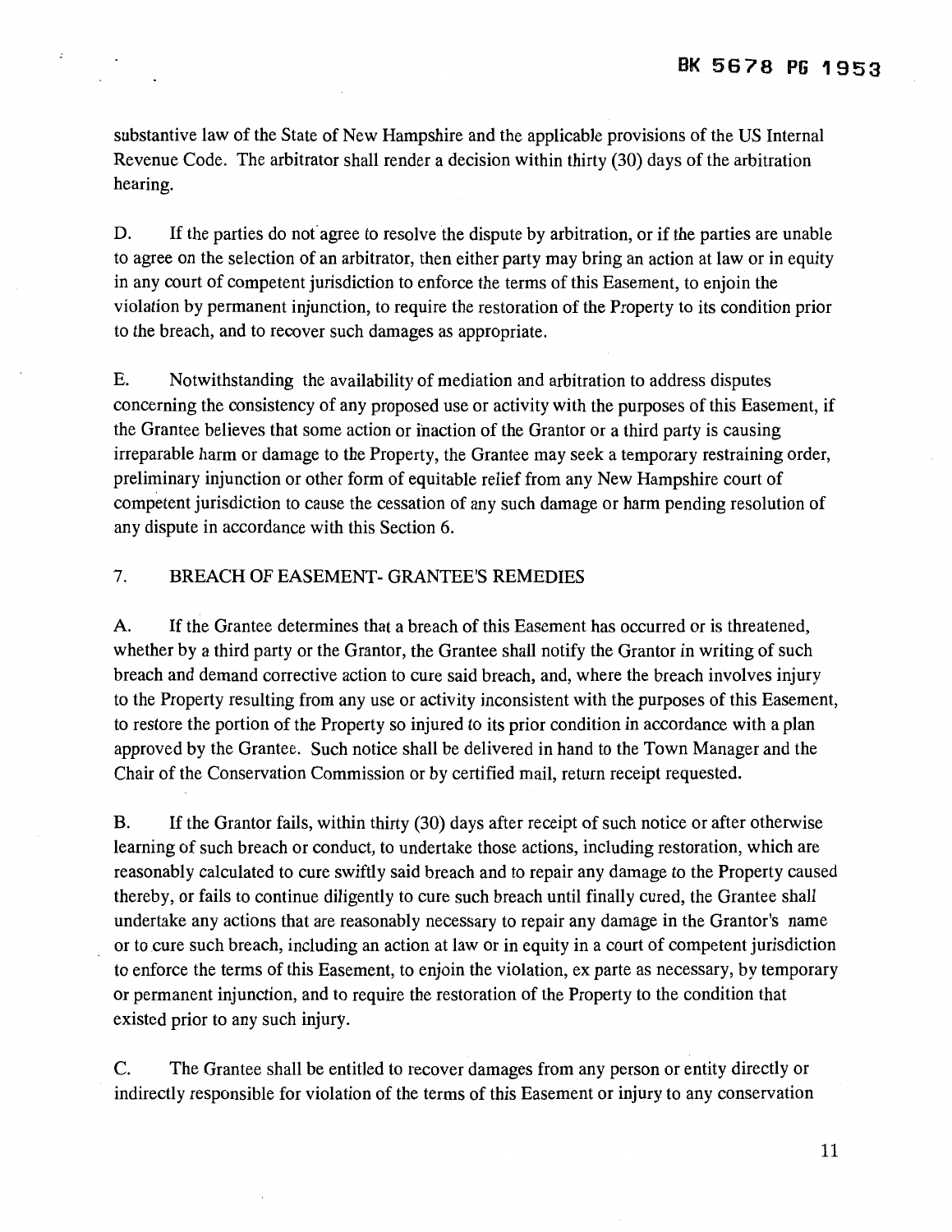values protected hereby, including, but not limited to, damages for the loss of scenic, aesthetic or environmental values; but the Grantor shall only be held liable for those damages directly caused by Grantor's own gross negligence. Subject to such requirement but without otherwise limiting the Grantor's liability. The Grantee shall apply all damages recovered to the cost of undertaking any corrective action on the Property.

í.

D. If the Grantee, in its sole discretion, determines that circumstances require immediate action to prevent or mitigate significant damage to the conservation values of the Property, the Grantee may pursue its remedies under this Section 7 without prior notice to the Grantor or without waiting for the period provided for cure to expire.

E. The Grantee's rights under this Section 7 apply equally in the event of either actual or threatened violations of the terms of this Easement. The Grantor agrees that the Grantee's remedies at law for any violation of the terms of this Easement are inadequate and that the Grantee shall be entitled to the injunctive relief described in Section 7 .B, above, both prohibitive and mandatory, in addition to such other relief to which the Grantee may be entitled, including specific performance of the terms of this Easement, without the necessity of proving either actual damages or the inadequacy of otherwise available legal remedies. The Grantee's remedies described in this Section 7 shall be cumulative and shall be in addition to all remedies now or hereafter existing at law or in equity.

F. Subject to the requirements of Section 7(C), above, all reasonable costs incurred by the Grantee in enforcing the terms of this Easement against the responsible party, including, without limitation, costs and expenses of suit and reasonable attorneys' fees, and any costs of restoration necessitated by said party's breach of this Easement, shall be borne by the party directly or primarily responsible for the breach; and provided further, however, that if the Grantor ultimately prevails in a judicial enforcement action, Grantee shall bear its own and Grantor's costs, including reasonable and necessary attorneys' fees incurred by Grantor in defending such action and the associated resolution efforts set forth in Section 6, above if it is determined that the enforcement action was initiated without reasonable cause or in bad faith.

G. Forbearance by the Grantee to exercise its rights under this Easement in the event of any breach of any term thereof by the Grantor shall not be deemed or construed to be a waiver by the Grantee of such term or of any subsequent breach of the same or any other term of this Easement or of any of the Grantee's rights hereunder. No delay or omission by the Grantee in exercise of any right or remedy upon any breach by the Grantor shall impair such right or remedy or be construed as a waiver. The Grantor hereby waives any defense of laches, estoppel or prescription.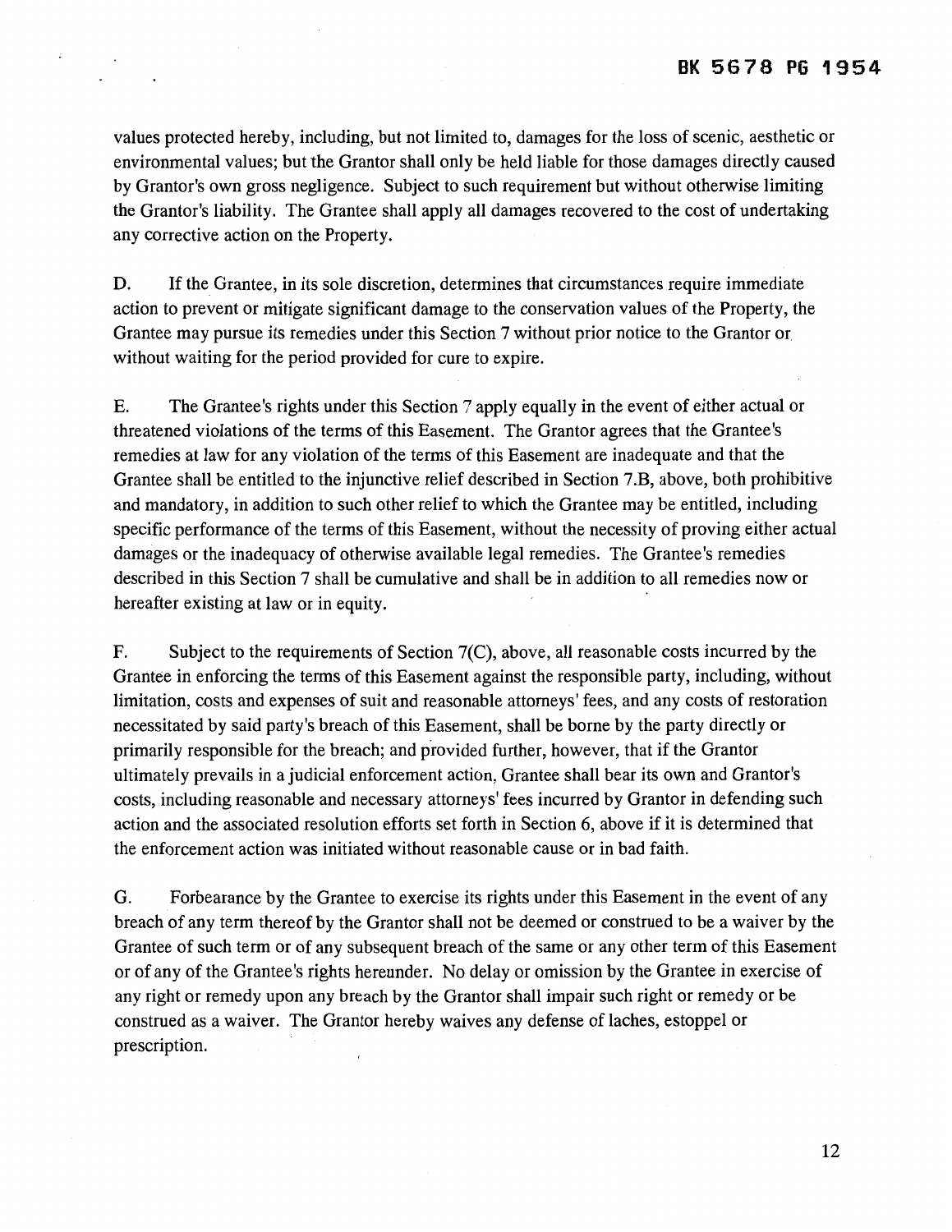H. Nothing contained in this Easement shall be construed to entitle the Grantee to bring any action against the Grantor for any injury to or change in the Property resulting from causes beyond the Grantor's control, including, but not limited to, unauthorized actions by third parties, natural disasters such as fire, flood, storm, disease, infestation, and earth movement, or from any prudent action taken by the Grantor under emergency conditions to prevent, abate or mitigate significant injury to the Property resulting from such causes.

I. The Grantee and the Grantor reserve the right, separately or collectively, to pursue all legal and/or equitable remedies, as set forth in this Section 7, against any third party responsible for any actions detrimental to the conservation purposes of this Easement.

## 8. DISCRETIONARY CONSENT

A. The Grantee's consent for activities otherwise prohibited herein may be given under the following conditions and circumstances. If, owing to unforeseen or changed circumstances, any of the activities listed in Section 2 are deemed desirable by the Grantor and the Grantee, the Grantee may, in its sole discretion, give permission for such activities, subject to the limitations herein. Such requests for permission shall be in writing and shall describe the proposed activity in sufficient detail to allow the Grantee to judge the consistency of the proposed activity with the purposes of this Easement. The Grantee may give its permission only if it determines, in its sole discretion, that such activities (i) do not violate the Purposes of this Easement and (ii) either enhance or do not impair any significant conservation interests associated with the Property.

B. Notwithstanding the foregoing, the Grantor and the Grantee shall have no right or power to agree to any activities that would result in the termination of this Easement or to allow any residential, commercial or industrial structures, or any commercial or industrial activities, not provided for above.

### 9. NOTICES

All notices, requests and other communications required to be given under this Easement shall be in writing, except as otherwise provided herein, and shall be delivered in hand or sent by certified mail, postage prepaid, return receipt requested to the appropriate address set forth above or at such other address as the Grantor or the Grantee may hereafter designate by notice given in accordance herewith. Notice to Grantor shall be specifically addressed" to the Town Manager and the Chair of the Conservation Commission. Notice shall be deemed to have been given when so delivered or so mailed.

#### 10. SEVERABILITY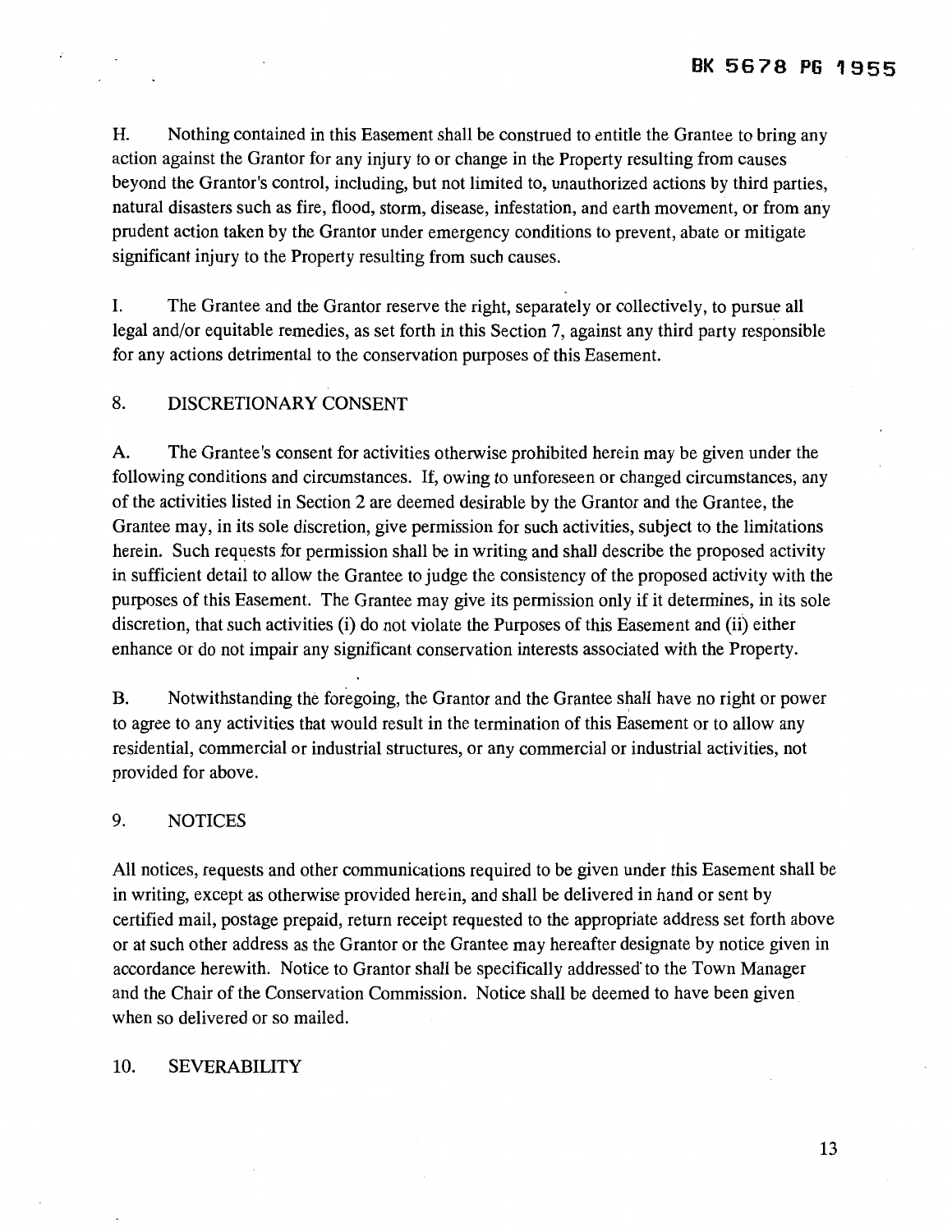If any provision of this Easement, or the application thereof to any person or circumstance, is found to be invalid by a court of competent jurisdiction, by confirmation of an arbitration award or otherwise, the remainder of the provisions of this Easement or the application of such provision to persons or circumstances other than those to which it is found to be invalid, as the case may be, shall not be affected thereby.

#### 11. SEPARATE PARCEL

The Grantor agrees that for the purpose of determining compliance with any present or future regulation (other than those governing N.H. Current Use Assessment under RSA 79-A), bylaw, order, or ordinance (within this Section referred to as "legal requirements") of the Town of Raymond, the State of New Hampshire or any other governmental unit, the Property shall be deemed a separate parcel of land and shall not be taken into account in determining whether any land of the Grantor, other than the Property, complies with any said legal requirements. The Property shall not be taken into account to satisfy in whole or in part any of said legal requirements or any area, density, setback, or other dimensional standard applicable to such land.

### 12. CONDEMNATION

A. Whenever all or part of the Property is taken in exercise of eminent domain by public, corporate or other authority so as to abrogate in whole or in part the Easement conveyed hereby, or whenever all or a part of the Property is lawfully sold without the restrictions imposed hereunder in lieu of condemnation or exercise of eminent domain, the Grantor and the Grantee shall thereupon act jointly to recover the full damages resulting from such taking or lawful sale with all incidental or direct damages and expenses incurred by them thereby to be paid out of the damages recovered.

B. The balance of the land damages recovered from such taking or lawful sale in lieu of condemnation or exercise of eminent domain shall be ninety percent (90%) to the Grantor and ten percent (10%) to the Grantee.

C. The Grantee's share of the proceeds shall be used on a conservation project in the Town of Raymond in a manner consistent with and in furtherance of one or more of the conservation purposes set forth herein.

### 13. ADDITIONAL EASEMENT

Should the Grantor determine that the expressed purposes of this Easement could better be effectuated by the conveyance of an additional easement, the Grantor may execute an additional instrument to that effect, provided that the conservation purposes of this Easement are not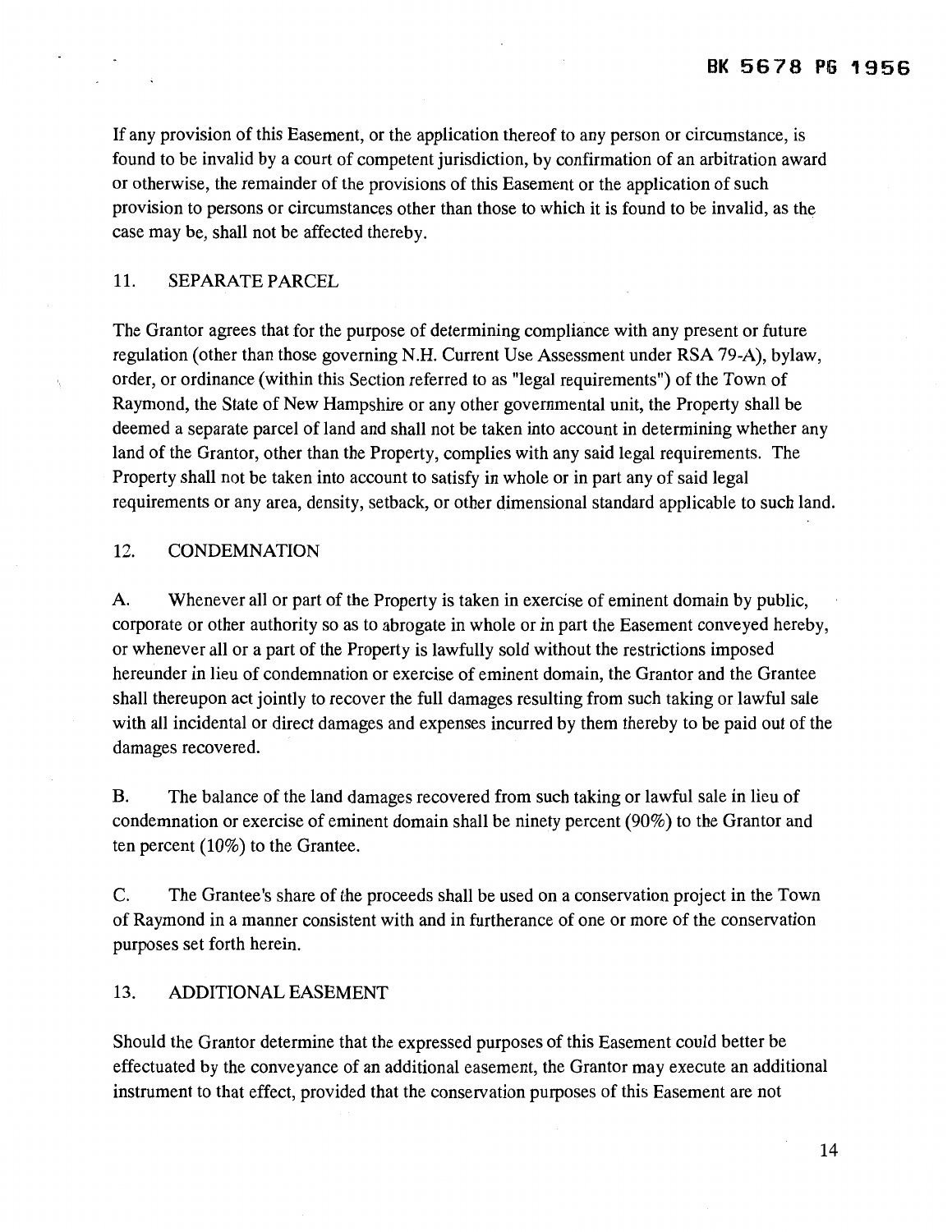diminished thereby and that a public agency or qualified organization described in Section 5 .A, above, accepts and records the additional easement.

 $\mathcal{I}$ 

The Grantee, by accepting and recording this Easement, agrees to be bound by and to observe and enforce the provisions hereof and assumes the rights and responsibilities herein granted to and incumbent upon the Grantee, all in the furtherance of the conservation purposes for which this Easement is delivered.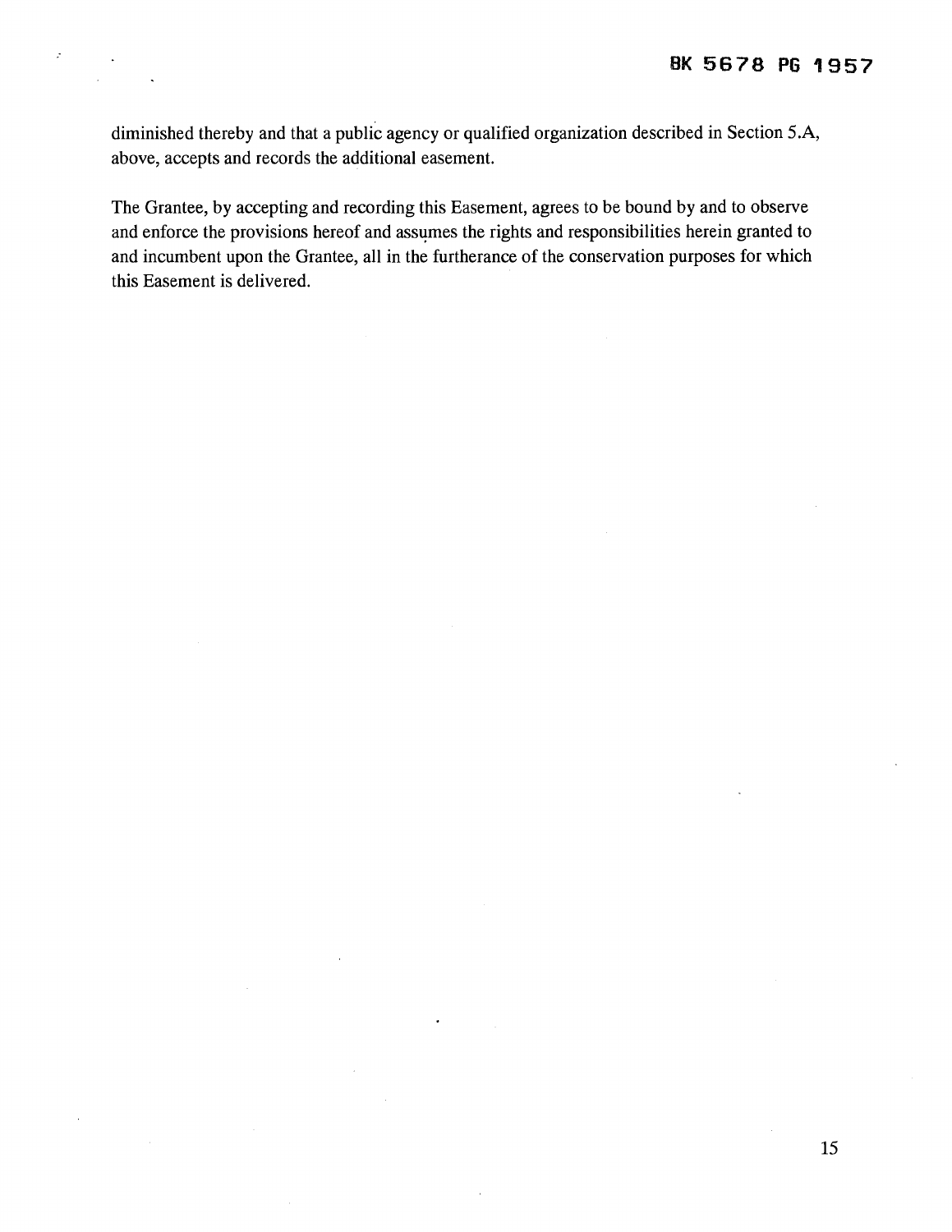## **BK 56 7 8 PG 1 9 58**

IN WITNESS WHEREOF, we have hereunto set our hands this  $\frac{1}{12}$  day of  $PCCL$   $H$   $M$   $\rightarrow$  , 2015. Town of Raymond, Board of Selectmen Duly Authorized WJ~ Town of Raymond, Board of Selectmen Duly Authorized Town of Raymond, Board of Seleomen Duly Authorized Town of Raymond, Board of Selectmen Duly Authorized Town of Raymond, Board of Selectmen Duly Authorized STATE OF NEW HAMPSHIRE county of *Kockingham*, ss ,.., On this  $\cancel{\mathcal{J}}$  day of  $\cancel{\mathcal{Q}}$  e e mb  $\cancel{\mathcal{Q}}$ , 2015, before me the undersigned officer, personally appeared Greg Benis, College West Coates, John SBances  $J_{\text{D}}$  $N$ *N*  $\sigma$  $\sigma$ *d*  $\sigma$ ,  $\sigma$ who acknowledged the foregoing to be their voluntary act and deed for the purposes there  $\mathbb{R}^N$ .  $\cdots$  .  $\gamma$ contamed. *<sup>1</sup>*,:)J. *,:* ~ S *1l* ... ~~ ·~ ·~~··. *"tt.!•* "" *.·p* ~ :~,,·, .... **Q** I. LJ .Mf •• :; Before me,  $\partial$ *1 U-ty who hti* otaryPubhc ·~.~ . **..** ~~~>-~o~.rtJ.rJ~ **.... '::V/**   $My$  commission expires: **Notary Pubttc • New Hampsbire** *"(* ~ · · · · · · · **""'\'t. ..** ,.• **My COmmission Expires Aid 22, 2020** · · **Ji** *:1* **0** , !:~ /

'-

.•.. ~.~~··lot,.. 16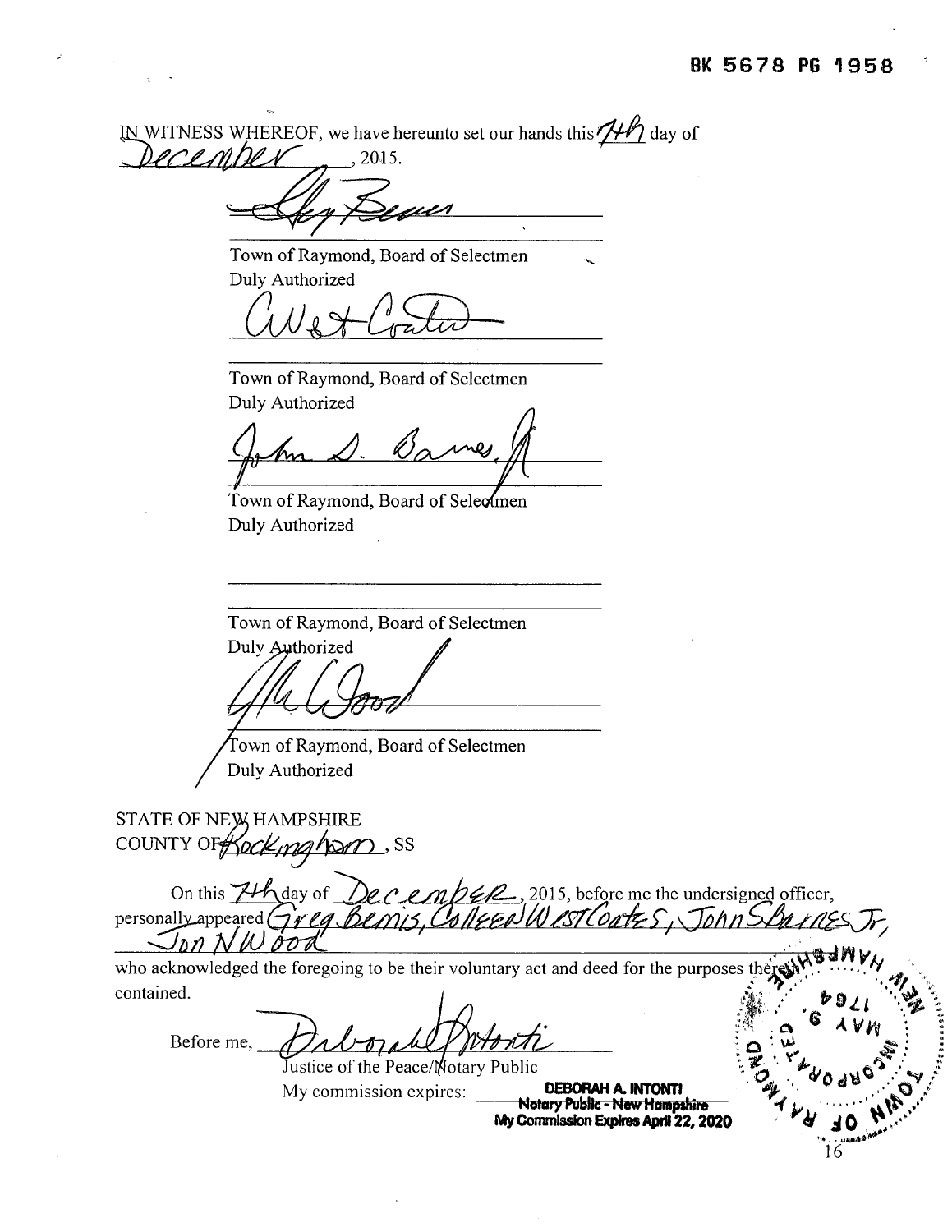# ACCEPTED: BEAR-PAW REGIONAL GREENWAYS

Bv: By:~~ Title:  $Charrman$ Duly Authorized

 $\boldsymbol{\cdot}$ 

 $By:$ and the contract of the contract of the contract of the contract of the contract of the contract of the contract of the contract of the contract of the contract of the contract of the contract of the contract of the contra Title: *Treasurer, Harmony W. Anderson* Duly Authorized

STATE OF NE**W** HAMPSHIRE COUNTY OF Kackington 55

On this 15<sup>th</sup> day of *December* personally appeared  $\mathcal{B}$ ruce  $\mathcal{B}$ dami. acknowledged themselves to be officers of Bear-Paw Regional Greenways, and acting in said capacity, and being authorized so to do, executed the foregoing instrument on behalf of Bear-Paw Regional Greenways as its voluntary act and deed for the purposes therein contained.

'  $\mathcal{E}$ 

<::::: <sup>L</sup>- ~\\\\\\111111/IJIII!J \_./2 ~ ~'\ ~~ WAJ..D. 'I~ Before me, #~~ .. ·~e"'o''··· ~o~ :»- §':...t::t- ·~~\ ~ '•, ':f.- <sup>~</sup> klice of the Peace/Notary Public<br>My commission expires: <u>1/*u* |</u> او این  $\Xi \quad \mathscr{H} \quad \mathbb{Z}^{11} \quad \mathscr{H} \quad \Xi$  $\mathbb{Z}_{\mathbb{Z}}$  ,  $\mathbb{Z}_{\mathbb{Z}}$  . HAMP  $\mathbb{Z}_{\mathbb{Z}}$ 

 $\mathscr{M}_{\mathscr{W}}$  ' $\mathscr{M}$ RY  $\mathscr{W}_{\mathscr{W}}$ "''''''''''' ''''''''"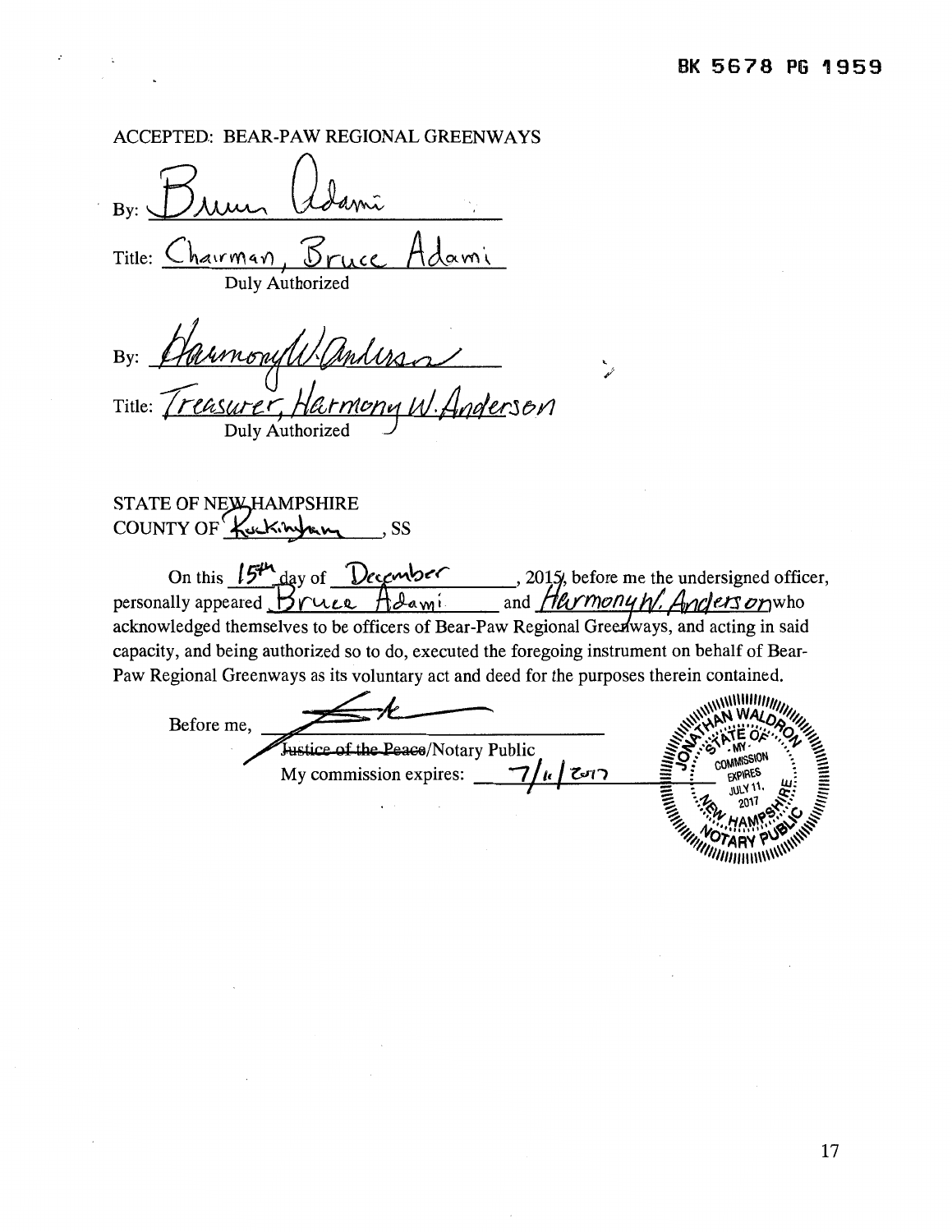#### Appendix A

A certain tract or parcel of land situate in the Town of Raymond, County of Rockingham, State of New Hampshire, shown as "Lot 48" on a plan entitled "A Survey and Plat of a Subdivision prepared for the Forest Dearborn Estate, Tax Map 4 Lot 48", prepared by R.S.L. Layout  $\&$ Design, Inc., dated January 20, 1994, and revised on March 10, 1994, May 18, 1994, and July 19, 1994 and recorded in the Rockingham County Registry of Deeds as Plan D-23014 (the "Plan"), and bounded and described as follows:

Beginning at a point on the southerly side of Langford Road, so-called, at the northeast comer of the Tax Map 4, Lot 48 as shown on the Plan;

thence running along said Langford Road North 68° 03' 40" West a distance of 102.32 feet to a point;

thence turning and running South 48° 49' 53" West a distance of 23.49 feet to a point; thence South 55°21 ' 12" West a distance of 43.44 feet to a paint;

thence South 52° 38' 44" West a distance of 197.19 feet to a point;

thence along an arc of a curve to the left having a radius of 348.01 feet for a length of 344.73 feet to a point;

thence South 04° 00' 15" East a distance of 220.00 feet to a point;

thence along an arc of a curve to the right having a radius of 200.00 feet over a length of 94.40 feet to a point;

thence turning and running North 52° 50' 53" West a distance of 46.25 feet to a point in the centerline of a brook;

thence turning and running in a northwesterly direction along the centerline of said brook for a distance of  $662.00 +/-$  feet to a point;

thence turning and running South 42° 57' 21" West a distance of 213.01 feet to a point; thence turning and running North 44° 28' 56' West a total distance of 1,039.67 feet to a

point;

 $\mathcal{L}_{\mathcal{A}}$ 

thence turning and running South 44° 36' 49" West a distance of 65.99 feet to a point; thence South 42° 34' 26" West a distance of 106.56 feet to a point;

thence South 48° 59' 06" West a distance of 32.10 feet to a point;

thence South  $41^{\circ}$  38' 54" West a distance of 197.05 feet to a point;

thence South  $41^{\circ}$  45' 03" West a distance of 117.41 feet to a point;

thence South  $41^{\circ}$  28' 58" West a distance of 281.45 feet to a point;

thence South 42° 30' 05" West a distance of 686.94 feet to a point;

thence South  $41^{\circ}$  53' 14" West a distance of 362.48 feet to a point;

thence South 41 $^{\circ}$  39' 27" West a distance of 198.24 feet to a point;

thence South 42° 57' 27" West a distance of 67.09 feet to a point;

thence South 40° 19' 12" West a distance of 278.90 feet to a point;

thence turning and running North 69° 24' 34" West a distance of 31.57 feet to a point;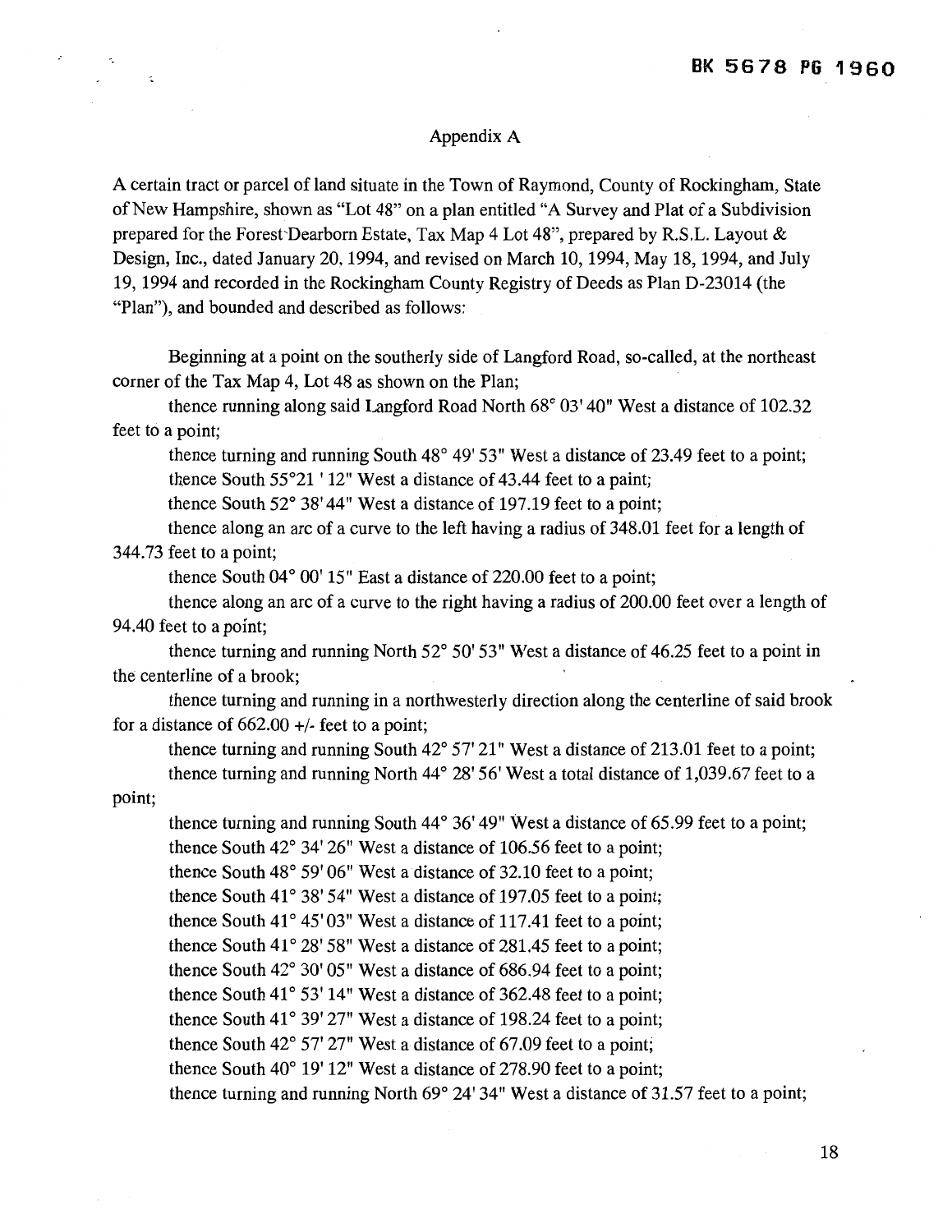thence North 62° 49' 52" West a distance of 154.14 feet to a point;

thence North 64° 16' 14" West a distance of 66.43 feet to a point;

thence North 60° 07' 19" West a distance of 132.55 feet to a point;

thence North 62° 11' 28" West a distance of 426.15 feet to a point;

thence turning and running South 34° 52' 21" West a distance of 814.80 feet to a point; thence South  $31^{\circ}$  06' 16" West a distance of 16.42 feet to a point;

thence turning and running North 37° 53' 17" West a distance of 373.22 feet to a point; thence turning and running South 32° 50' 57" West a distance of 372.17 feet to a point;

thence along the former Boston & Maine R.R. Bed South 29° 52' 07" East a distance of

#### 343.86 feet to a point;

 $\omega$ 

 $\frac{1}{2}$ 

thence South  $41^{\circ}$  01' 12" East a distance of 179.93 feet to a point;

thence South 33° 28' 16" East a distance of 82.78 feet to a point;

thence South 72° 04' 03" East a distance of 66.10 feet to a point;

thence South 80° 32' 16" East a distance of 60.83 feet to a point;

thence South  $67^{\circ}$  22' 48" East a distance of  $65.00$  feet to a point;

thence South 49° 45' 49" East a distance of 85.15 feet to a point;

thence South 19 $^{\circ}$  58' 59" East a distance of 58.52 feet to a point;

thence South 60° 15' 18" East a distance of 80.62 feet to a paint;

thence South 68° 11' 55" East a distance of 53.85 feet to a point;

thence South 36° 52' 12" East a distance of 75.00 feet to a point;

thence South 47° 43' 35" East a distance of 74.33 feet to a point;

thence South 56° 01' 49" East a distance of 58.23 feet to a point;

thence turning and continuing South  $32^{\circ}$  45' 10" West a distance of 206.52 feet to a point; thence South 32° 40' 06" West a distance of 122.22 feet to a point;

thence along an arc of a curve to the left having a radius of 3,668.73 feet for a length of 236.86 feet to a point;

thence along an arc of a curve to the left having a radius of 1,800.87 feet for a length of 334.80 feet to a point;

thence along an arc of a curve to the left having a radius of 1,691.17 feet for a length of 496.30 feet to a point;

thence along an arc of a curve to the left having a radius of 2,204.56 feet for a length of 31.11 feet to a paint;

thence turning and continuing North 20° 46' 51" East a distance of 16.00 feet to a point; thence turning and continuing along an arc of a curve to the left having a radius of

2,188.56 feet for a length of 258.80 feet to a point;

thence along an arc of a curve to the left having a radius of 1,728.32 feet for a length of 292.56 feet to a point;

thence along an arc of a curve to the left having a radius of 2,052.45 feet for a length of 254.55 feet to a point;

thence North  $87^{\circ}$  12' 03" East a distance of 550.32 feet to a point;